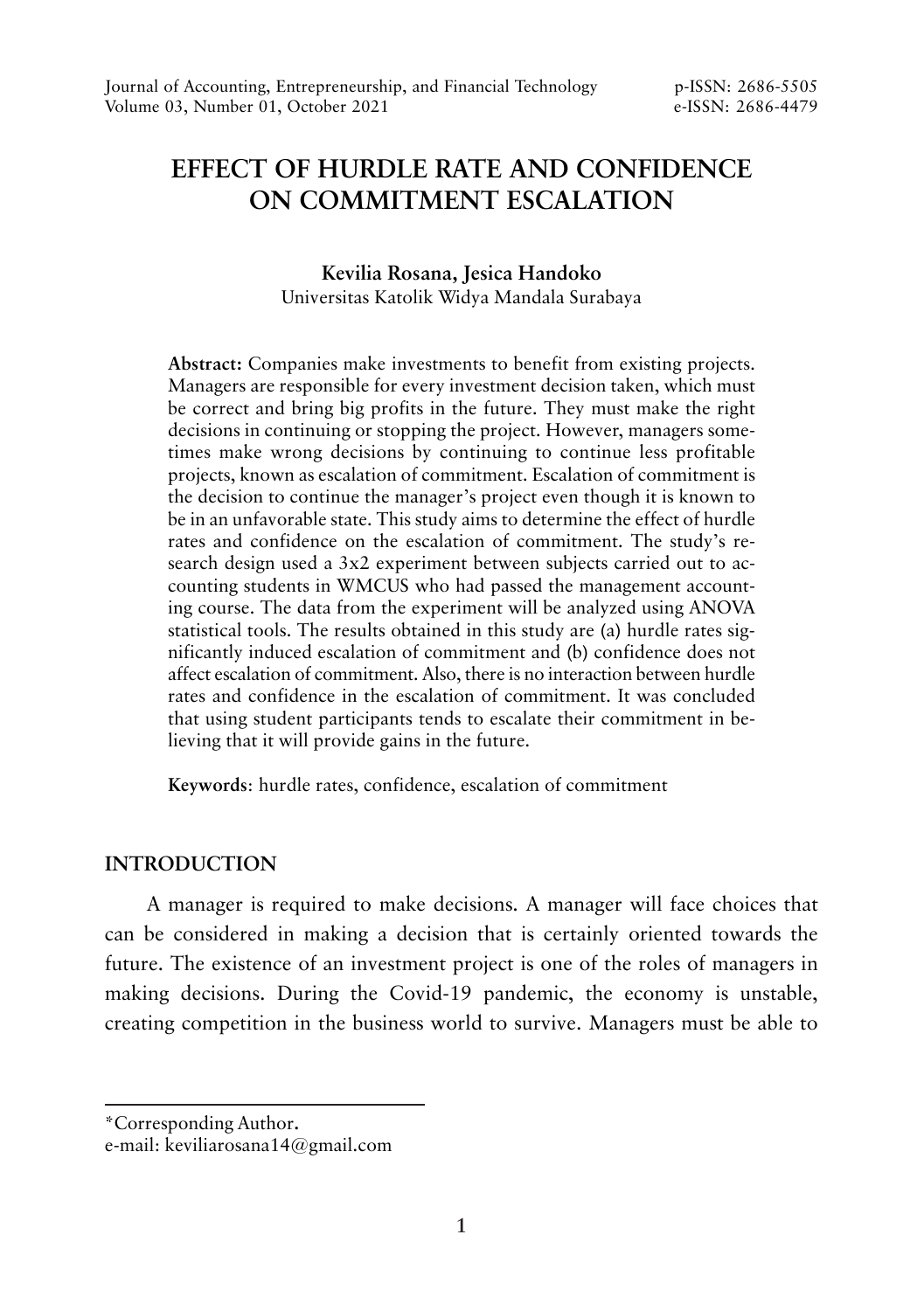sort out which projects are profitable or detrimental to the company. Managers are responsible for every investment decision taken, so it needs to be carefully considered regarding both the profit and the risks that might occur.

Emotional bonds tend to arise in the manager who has started the project to feel responsible for its completion. This emotional bond results in managers making biased decisions and remaining committed to investment projects even though there is insufficient information about the project. This behavior is known as commitment escalation. Commitment escalation is indicated by the manager's decision to proceed with the project even though it is known to be in a not optimally profitable state. Based on Ancok (2012), commitment escalation is the commitment to continue the project even though it has shown negative opportunities in the future, such as receiving little or no profit.

A theory can explain this commitment escalation behavior based on psychological aspects, namely the theory of self-justification (Brockner, 1992). Selfjustification theory states that a person tends to justify decisions taken so that their self-esteem does not fall because they have made these decisions even though the final results are different (Brockner, 1992). When an investment project shows negative feedback, the manager will continue to hold on to the investment project to maintain the good name he has built, which shows that managers are reluctant to criticize and tend to judge poorly regarding their performance about investment project analysis. The existence of these conditions and the responsibility for completing the project are excuses those managers can use to justify themselves for the steps taken.

Some factors can reduce the escalation of commitment, namely hurdle rates(Cheng et al., 2003; Mulia et al., 2015). Some managers who tend to increase commitment are those who have a good reputation on several previous projects. If the manager finds a loss at some stage before the end of the project, the manager will be very confident that the project will succeed in the end. Therefore, reducing the escalation of manager commitment can be made possible by the presence of hurdle rates to continue the project or not.

There are two types of hurdle rates applied in the decision-making process: self-set hurdle rates and organization-set hurdle rates. Hurdle rates can be used as reference in measuring a project's ability to produce the minimum expected return. Project managers who contribute directly to setting hurdle rates in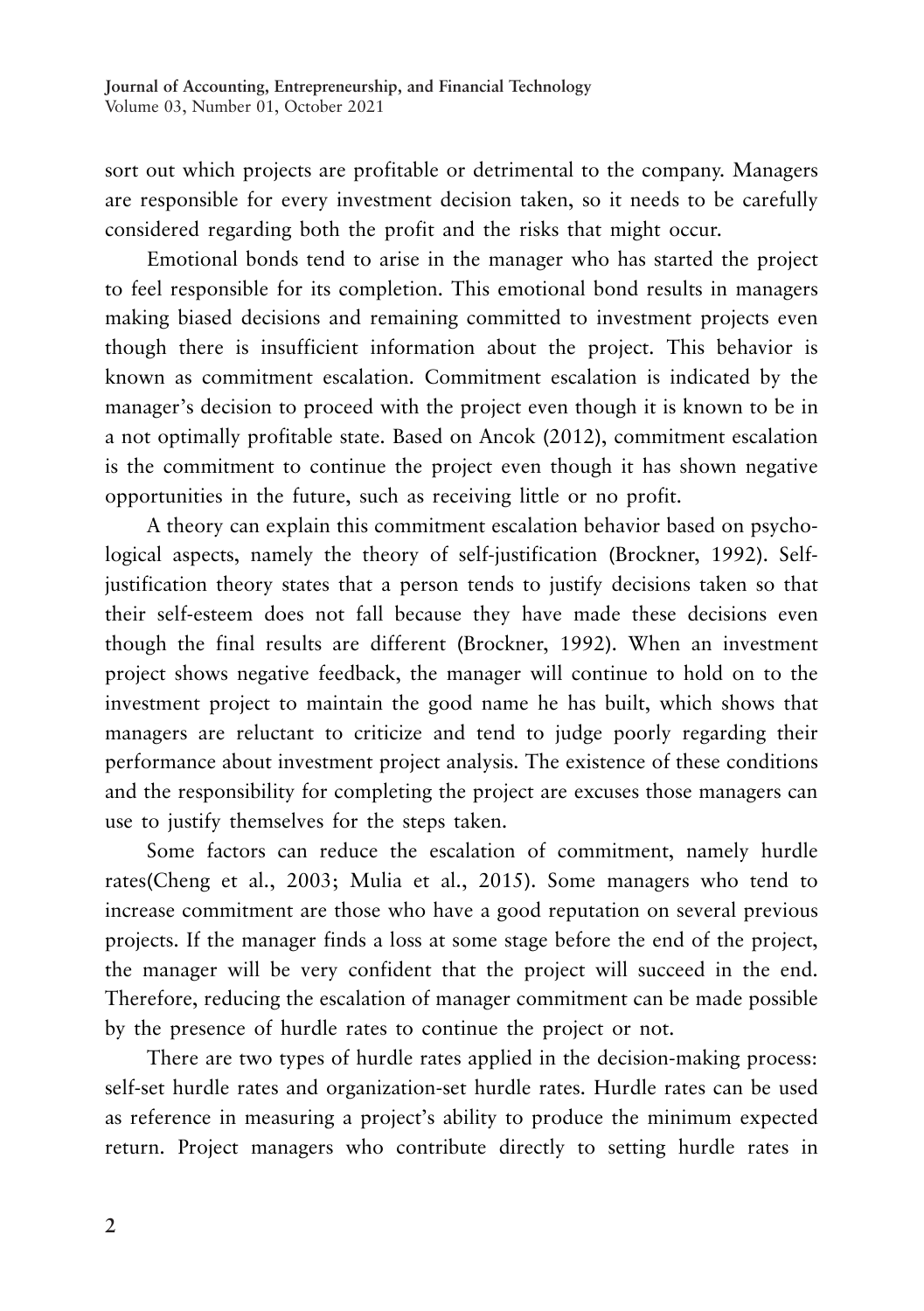assessing project performance (self-set hurdle rates) will have thoughts of reducing commitment to the initial decisions that have been made because they know the limits they have (Cheng, et al., 2003). Hurdle rates set by the organization cause managers to focus on controls to evaluate the project because there is a minimum rate of return for the organization or a minimum return for projects that have the same risk that has become the standard in the project (Mulia et al., 2015).

Conditions where there is no setting of hurdle rates and when managers have a high commitment in making initial decisions on investment projects are because they do not have a factual basis for dealing with feedback that does not match expectations. Managers tend not to know how to deal with the situation and become indifferent so that it ends up continuing to escalate commitments by continuing with projects that have indications to fail (Cheng et al., 2003).

A decision-maker requires knowing the nature of confidence when making decisions. Sometimes this confidence can appear excessive, and sometimes less so. Both these things can impact the results of the decisions that will be taken. Their overconfidence can cause the tendency of managers to increase the escalation of their commitment. Ronay et al. (2017) and Tine (2013) have tested the overconfidence variable on the decision to escalate commitment. Both these studies have proven that a person's overconfidence tends to increase the escalation of commitment.

Edfa & Dwita (2019) also used the overconfidence variable. However, the results showed that overconfidence did not significantly influence the escalation of commitment. Managers with overconfidence and underconfidence both escalated commitments. There have not been many research findings related to individual characteristics. Several other studies provide suggestions for including individual characteristics about the escalation of commitment. This study motivates testing the confidence variable concerning escalation of commitment, which is previously thought to be caused by overconfidence.

Commitment escalation is a tendency for managers to continue with projects where there is clear information that the project is experiencing obstacles to be less profitable in the future and will experience failure. Cheng et al. (2003) argued that when projects do not have hurdle rates, managers have a high commitment to initiating decisions on investment, and managers do not have a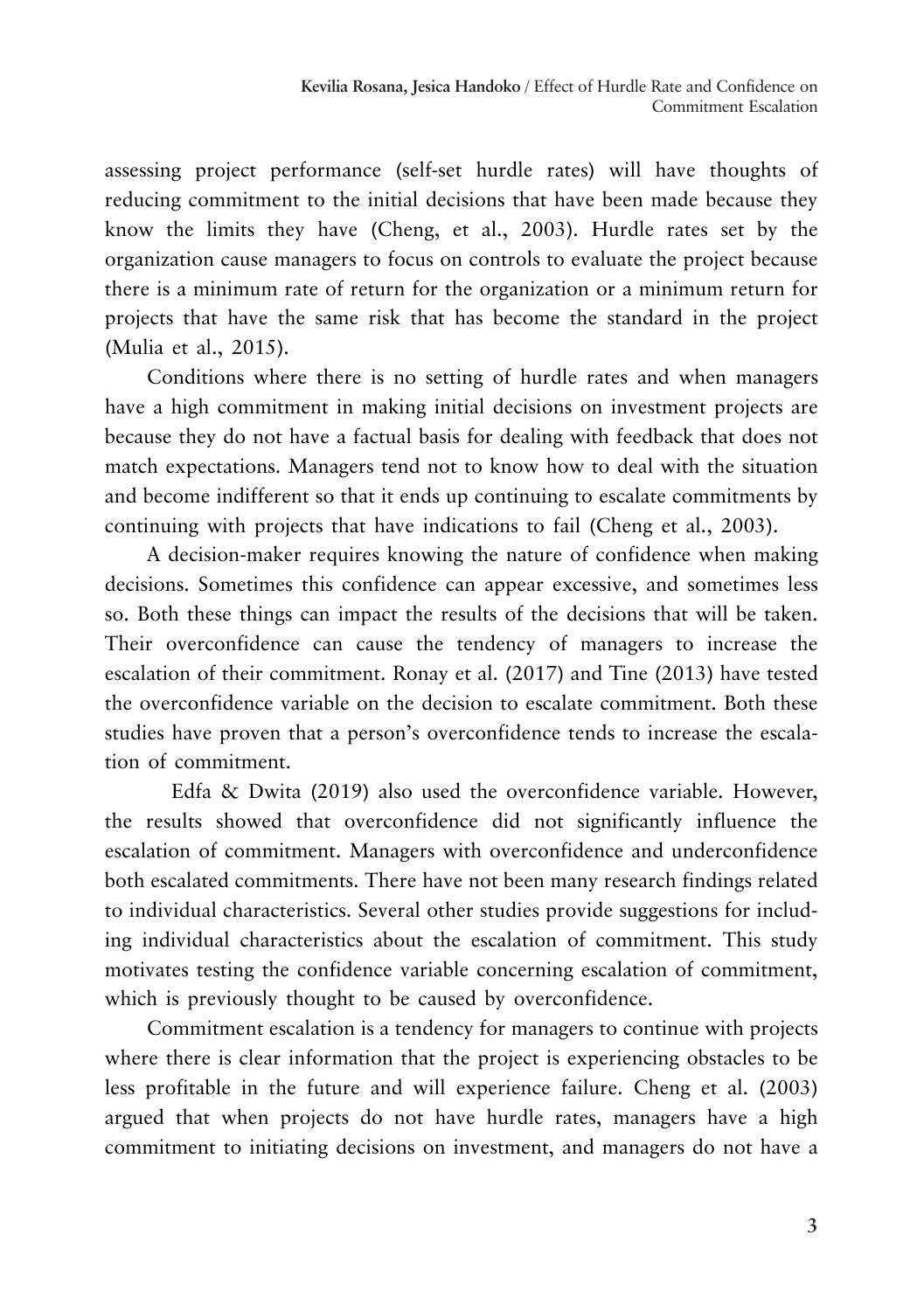solid grip when faced with adverse project conditions. On the other hand, a control is required to prevent the escalation of commitments, namely by setting a minimum level of return. The minimum rates of return are referred to as hurdle rates.

The setting of hurdle rates in the organization is a reference applied to all existing projects, which helps give value to the project's sustainability to correct any less-than-optimal results. For projects that are no longer providing maximum benefits or are failing, the manager must stop the project. Ridha (2018) has proven in his research that hurdle rates set by managers can reduce the escalation of commitment when compared to the absence of hurdle rates. The presence of self-set hurdle rates encourages managers to reduce the escalation of their commitment because they have psychologically limited their ability for a project (Ridha, 2018). Unlike the organization's hurdle rate, the hurdle rate is set subjectively by the manager himself, so the manager is directly responsible for the ongoing investment project. The direct involvement of managers makes them more likely to be more committed to the hurdle rate they have determined. H1: Managers who have set hurdle rates will reduce the escalation of commit-

ment than managers who do not have set hurdle rates.

Decision-makers with a higher level of excessive trust tend to have more minor concessions in their decisions, leading to their commitment to previous actions (Neale & Bazerman, 1985 in Tine, 2013). This idea suggests that overly confident people may have a more significant challenge revisiting their previous decisions as their surroundings change (Moore & Cain, 2007). These people can cause managers who have overconfidence in making decisions and will tend to increase their commitment escalation. Edfa & Dwita's research (2019) shows that managers with overconfidence and underconfidence are both escalating commitment, while research by Ronay et al. (2017) and Tine (2013) found that overconfidence affects increased commitment escalation.

H2: Managers with overconfidence are more likely to escalate commitment than managers with underconfidence.

The tendency to increase commitment and continue this project can be controlled by increasing the hurdle rates for risky projects (Gervais et al., 2002).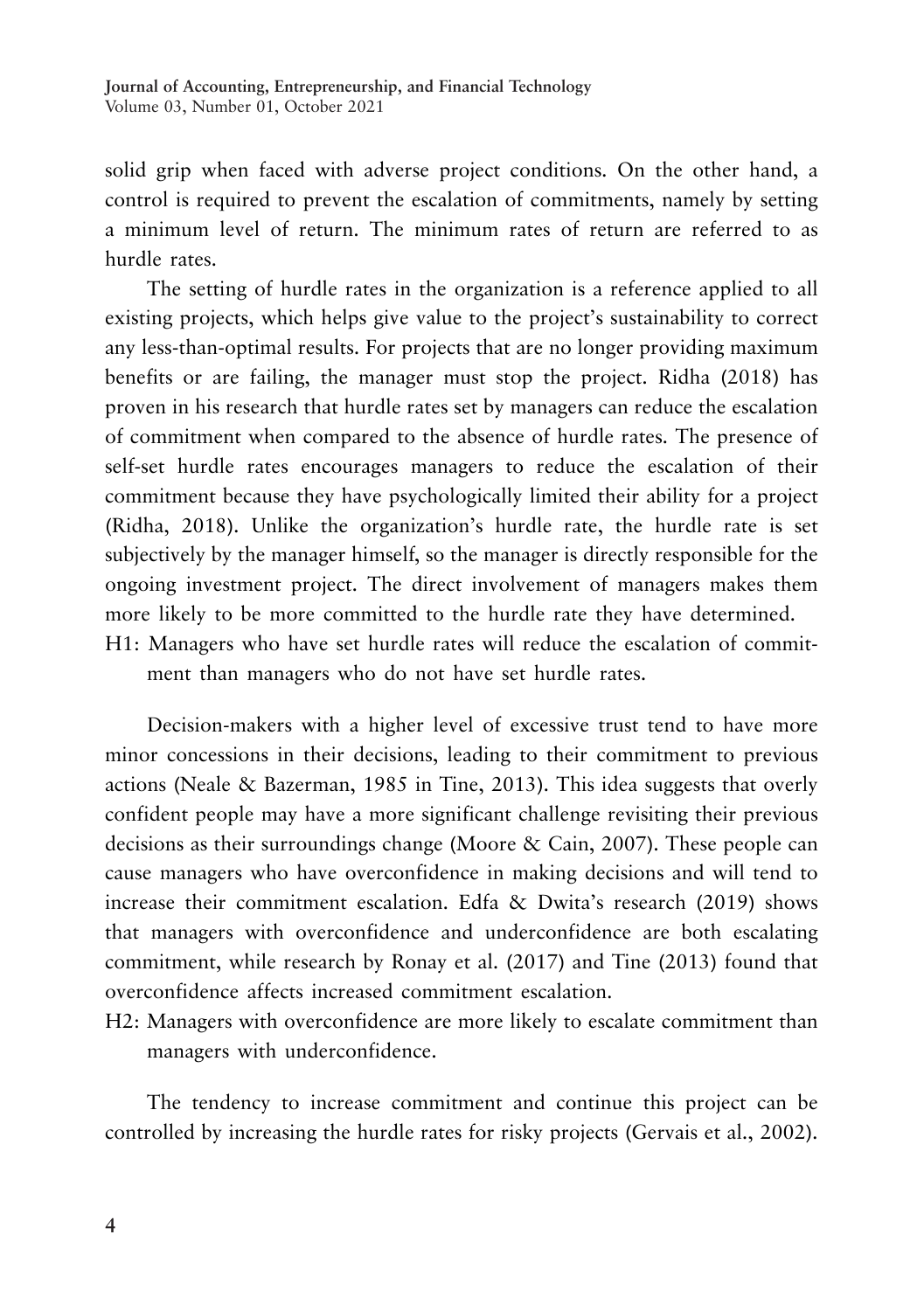This condition encourages a manager to discontinue unprofitable projects due to limitations in their abilities in setting hurdle rates. The company also imposes limits on managers with the company's hurdle rates to reduce the escalation of commitment, even though there are managers with the nature of overconfidence and underconfidence in these conditions. Conversely, when overconfident managers accompany no set hurdle rates, the tendency to continue with projects indicated to have failed will be great.

H3: The level of hurdle rates and confidence interacting affects the escalation of commitment.

### **METHOD**

#### **Research Design**

This study used an experimental design with a 3x2 experimental study (between-subjects design), as presented in Table 1. There were two independent variables being measured and manipulated in this study. The variable being manipulated is the hurdle rate variable with three levels, while the variable being measured is the level of confidence. In total, there are six research cells in the present study.

| Condition  |                 | <b>Hurdle Rates</b> |                  |                     |  |  |
|------------|-----------------|---------------------|------------------|---------------------|--|--|
|            |                 | There are no        | Hurdle rates set | Hurdle rates set by |  |  |
|            |                 | hurdle rates        | vourself         | the organization    |  |  |
| Confidence | Overconfidence  | Cell A              | Cell B           | Cell C              |  |  |
|            | Underconfidence | $\cap$ ell D        | Cell F           | ∩ell F              |  |  |

**Table 1 Research Design 3x2 between Subjects**

#### **Method of Collecting Data**

Data collection from this study is primary data obtained from the implementation of experiments. The method used in data collection is to use scenarios that have been compiled and made in the form of case questions. The data is obtained from the distribution of case questions online via the Google form link because currently, there is a Covid-19 pandemic.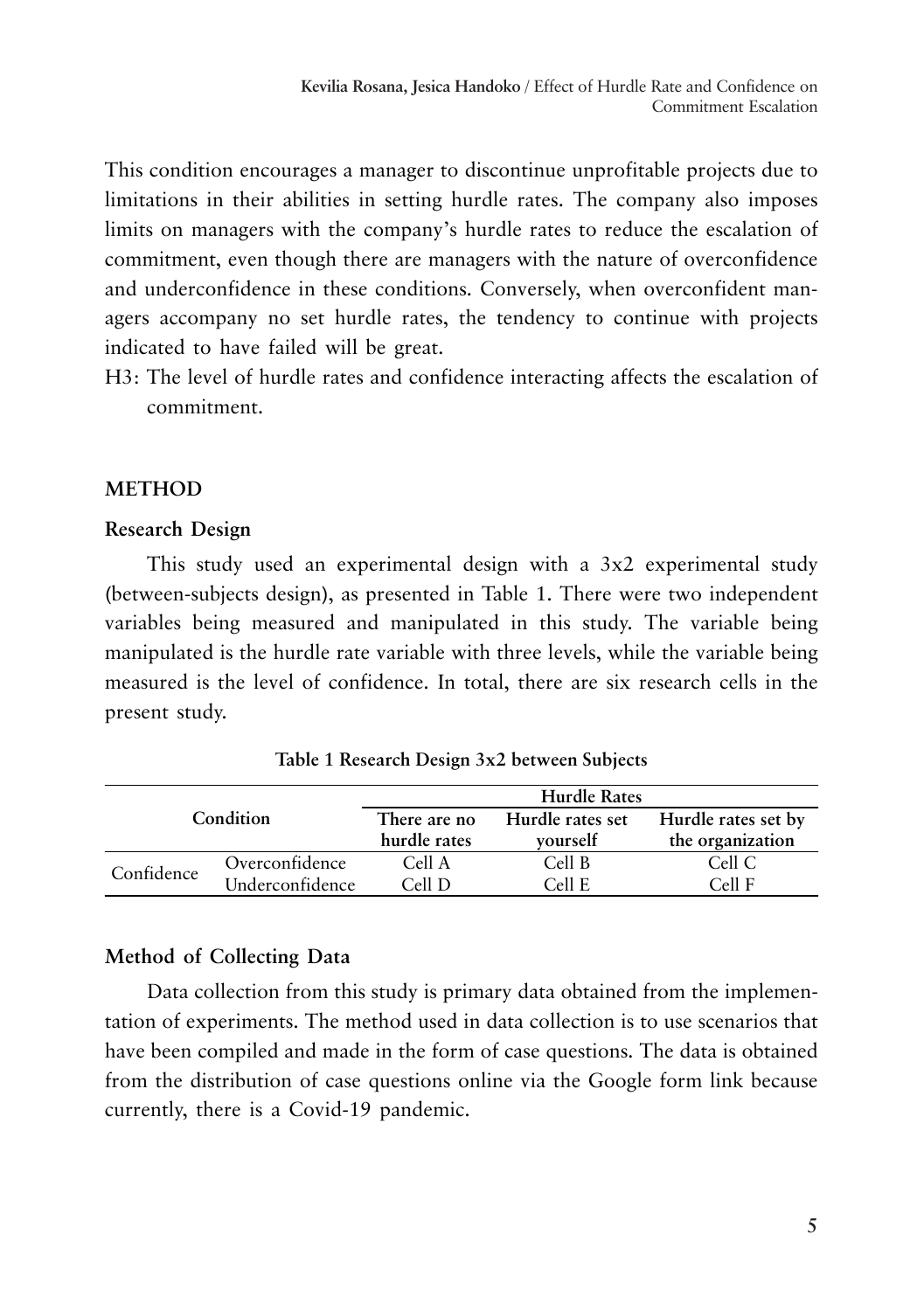#### **Population, Sample, and Sampling Technique**

The population used in this study were undergraduate students in semester four and above at Widya Mandala Catholic University, Surabaya who had passed the Management Accounting course. The selection of participants in this study prioritized undergraduate students in semester four and above. This study also uses manipulation check questions. This manipulation check contains one question that describes the participants' condition according to the cases received and the manipulation of the conditions received by each participant.

#### **Measurement of Research Variables**

The independent variables in this study are hurdle rates and confidence. The dependent variable in this study is the escalation of commitment. The condition where there are no hurdle rates will be given a symbol 1, self-set hurdle rates are given a symbol 2, and the hurdle rates set by the organization are given a symbol 3. A person's level of confidence will be determined using the bias score from the general knowledge quizzes that the participants have answered. The results of a positive bias score represent overconfidence, while a negative bias score represents underconfidence, and a zero bias score indicates that people calibrated accurately (Michailova, 2010). Participants who are overconfident are given the symbol number 1 and underconfidence participants are given the symbol number 2.

#### **Data Analysis**

Data analysis to test the hypothesis in this study used a two-way analysis of variance (ANOVA). ANOVA is used to determine the independent variable's effect and relationship on the dependent variable (Ghozali, 2016). Before the ANOVA test is carried out, related to the independent variable (confidence), validity and reliability tests will be carried out because these variables' answers are measured by the 18 questions in the general knowledge quiz. A reliability test is used to measure the questionnaire, which is an indicator of the variable.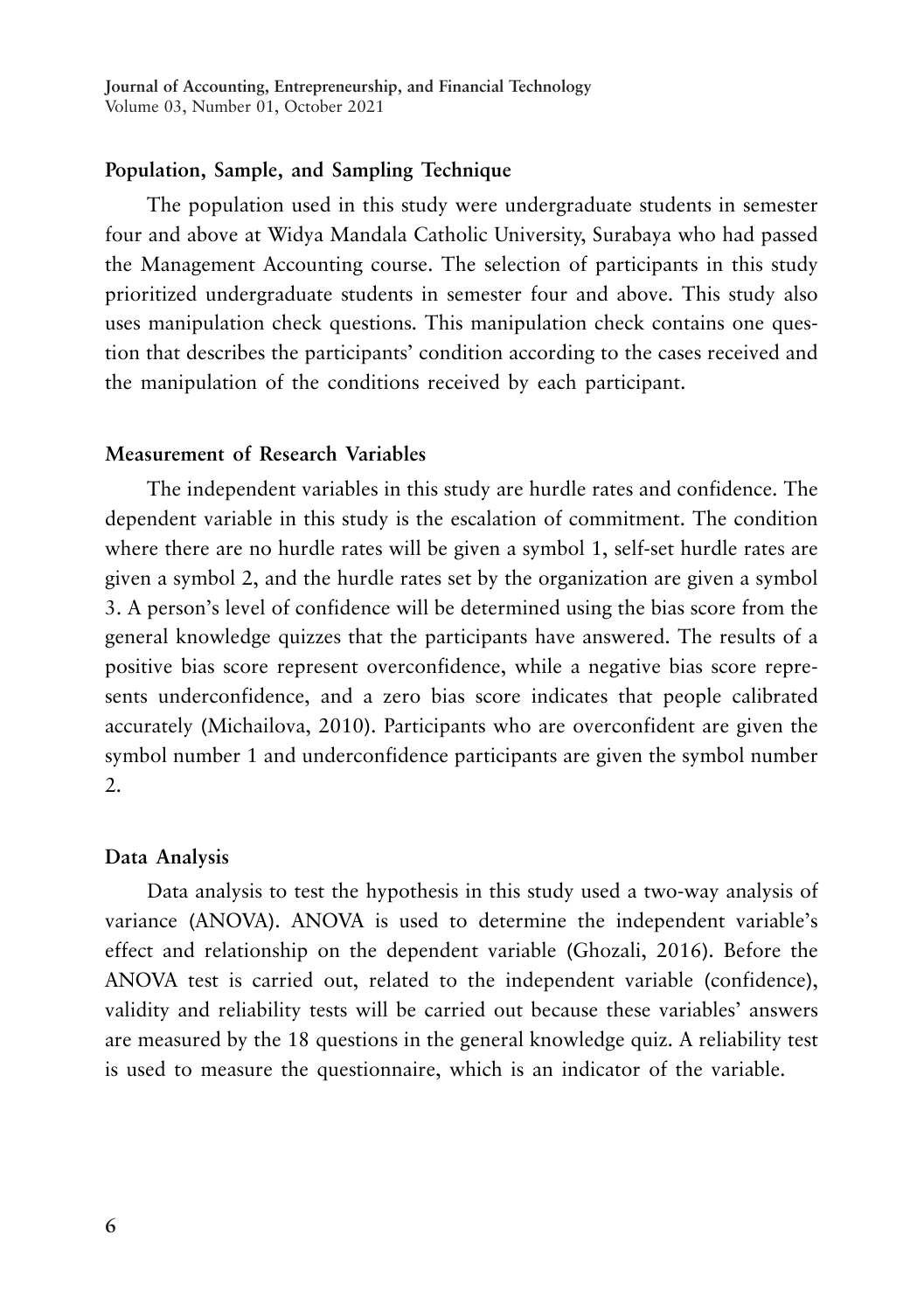#### **RESULTS**

### **Manipulation Checks**

This manipulation check is carried out by asking one question that must be answered correctly by the participants. Questions that are answered incorrectly are considered as not fulfilling manipulation and the data will be discarded. In contrast, those who answered correctly are deemed to have passed the manipulation, and the data will be taken for further processing. The examination results in this manipulation check showed that 192 participants took part in this experiment, and there were 34 participants whose data could not be processed.

### **Descriptive Statistics**

The number of participants was initially 192 people. However, because of the manipulation test, only 158 participant data were able to be processed which were from undergraduate students of the Accounting Department, Faculty of Business, Widya Mandala Catholic University. The following is the participant distribution table:

| Condition  |                 | <b>Hurdle Rates</b> |                    |                     |  |  |  |
|------------|-----------------|---------------------|--------------------|---------------------|--|--|--|
|            |                 | There are no        | Hurdle rates set   | Hurdle rates set by |  |  |  |
|            |                 | hurdle rates        | vourself           | the organization    |  |  |  |
|            | Overconfidence  | Cell A = $20,89\%$  | Cell B = $18,99\%$ | Cell C = $20,89\%$  |  |  |  |
| Confidence |                 | 33 orang            | 30 orang           | 33 orang            |  |  |  |
|            | Underconfidence | Cell $D = 13,92\%$  | Cell E = $12,66\%$ | Cell $F = 12,66\%$  |  |  |  |
|            |                 | 22 orang            | 20 orang           | 20 orang            |  |  |  |

**Table 2 Participant Distribution Table**

## **Reliability Test and Validity Test**

Data is said to be reliable if the indicator has a Cronbach Alpha value > 0.70 (Nunnally, 1994 in Ghozali, 2016). The result of the confidence variable test shows that the Cronbach Alpha value is 0.822, which means that the value is 0.70 (significant). This result means that the indicators in this study have passed the reliability test. The validity test used SPSS and the results obtained showed the value of sig. (2-tailed)  $< 0.05$  on each question item. This means that each question item in the confidence variable is declared as valid.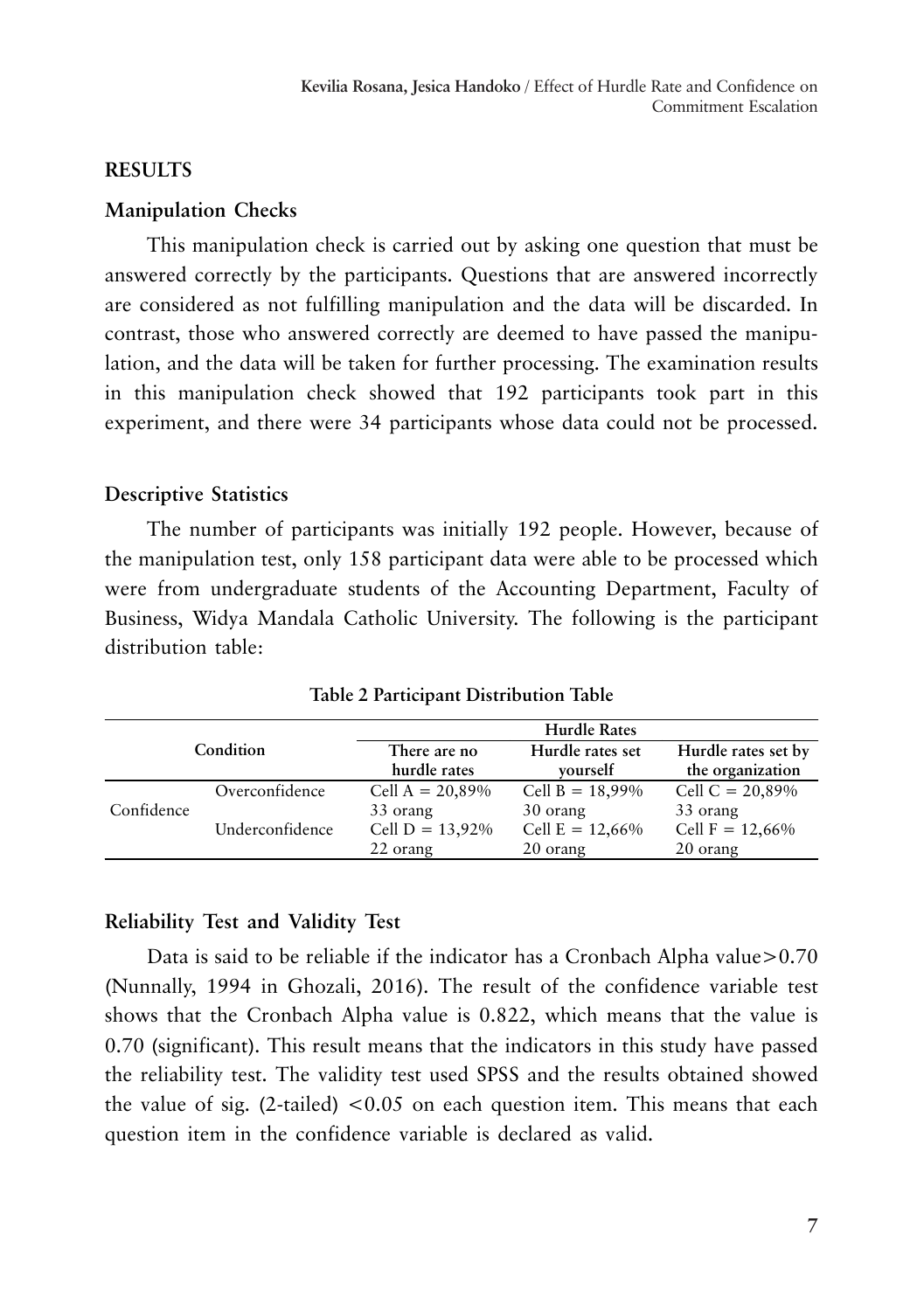## **Results of Data Analysis**

Before processing the data, the homogeneity of variance data processing is carried out to fulfil the ANOVA assumption.

| Dependent Variable: Eskalasi Komitmen                                                |     |     |      |  |  |  |
|--------------------------------------------------------------------------------------|-----|-----|------|--|--|--|
|                                                                                      | df1 | df2 | Sig. |  |  |  |
| 1,126                                                                                |     | 152 | .349 |  |  |  |
| Tests the null hypothesis that the error variance of the dependent variable is equal |     |     |      |  |  |  |
| across groups.                                                                       |     |     |      |  |  |  |
| a. Design: Intercept + Hurdle Rates + Confidence + Hurdle Rates * Confidence         |     |     |      |  |  |  |

**Table 3 Levene's Test Results of Equality of Error Variancesa**

The Levene's test results in the table above show a significance level of 0.349, which means: the results are not significant at 0.05 (probability  $> 0.05$ ). This result shows that the data in this study has the same or homogeneous variance, which fulfils the ANOVA assumption.

### **Hypothesis Test**

This study uses a two-way ANOVA because it has more than one independent variable. The following are the results of research that have been processed using ANOVA:

| Dependent Variable: Commitment Escalation              |                            |                |             |          |      |  |  |
|--------------------------------------------------------|----------------------------|----------------|-------------|----------|------|--|--|
| Source                                                 | Type III Sum<br>of Squares | df             | Mean Square | F        | Sig. |  |  |
| Corrected Model                                        | $12,772^a$                 |                | 2,554       | 1,366    | ,240 |  |  |
| Intercept                                              | 2168,598                   |                | 2168,598    | 1160,064 | ,000 |  |  |
| <b>HR</b>                                              | 11,836                     | 2              | 5,918       | 3,166    | ,045 |  |  |
| C                                                      | 0,037                      |                | ,037        | ,020     | ,889 |  |  |
| $HR * C$                                               | 0,195                      | $\mathfrak{D}$ | ,098        | ,052     | ,949 |  |  |
| Error                                                  | 284,145                    | 152            | 1,869       |          |      |  |  |
| Total                                                  | 2583,000                   | 158            |             |          |      |  |  |
| Corrected Total                                        | 296,918                    | 157            |             |          |      |  |  |
| a. R Squared = $0.043$ (Adjusted R Squared = $0.012$ ) |                            |                |             |          |      |  |  |

**Table 4 Between-Subjects Effects Test Results**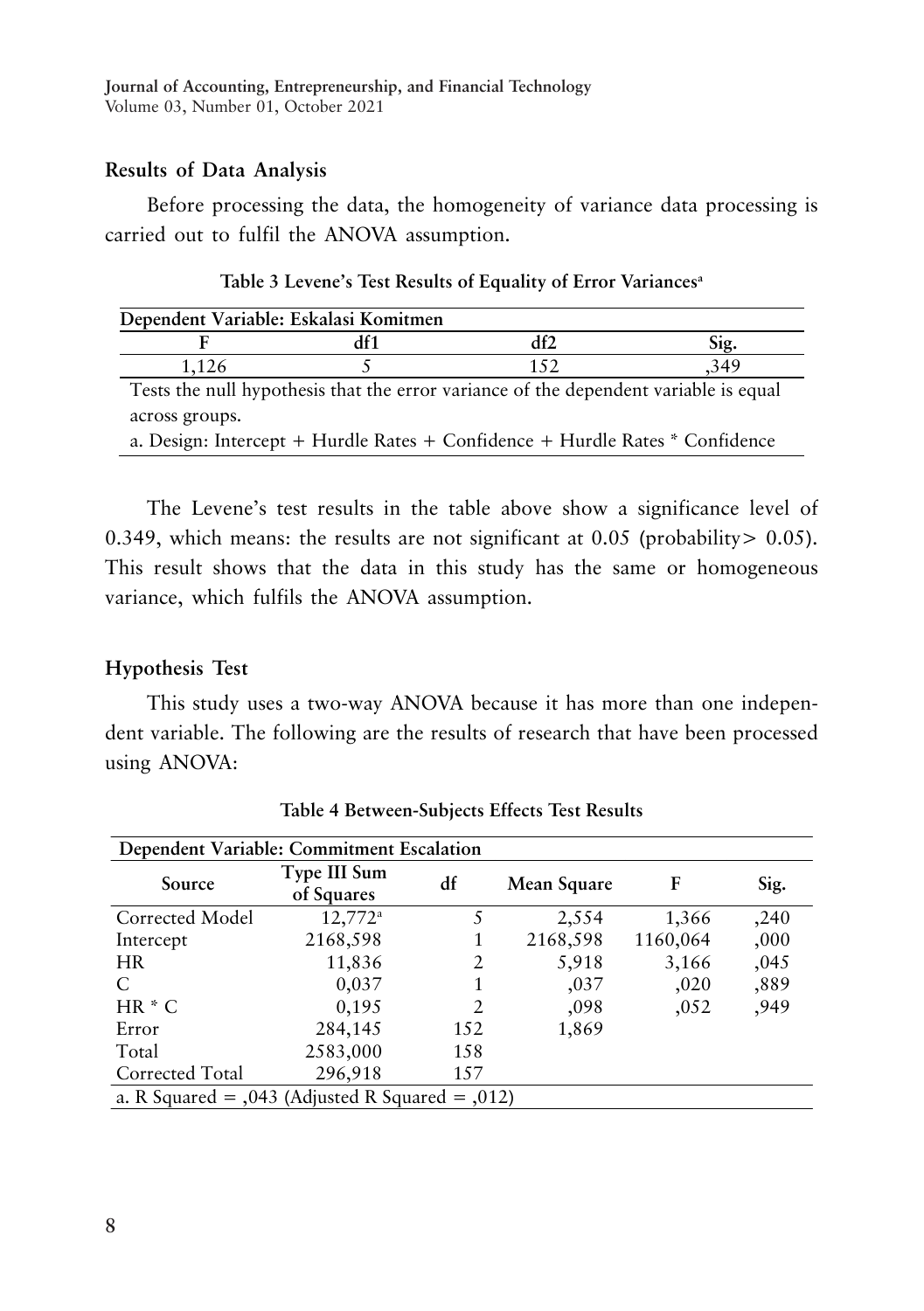| Dependent Variable: Commitment Escalation |        |            |                         |             |  |  |
|-------------------------------------------|--------|------------|-------------------------|-------------|--|--|
| <b>Hurdle Rates</b>                       |        |            | 95% Confidence Interval |             |  |  |
|                                           | Mean   | Std. Error | Lower Bound             | Upper Bound |  |  |
| No Hurdle Rates                           | 4.098  | .188       | 3.727                   | 4.470       |  |  |
| Self-Set Hurdle Rates                     | 3,867  | .197       | 3.477                   | 4,257       |  |  |
| Organizational-Set Hurdle Rates           | 3.42.7 | 194        | 3.045                   | 3.810       |  |  |

**Table 5 Average Categorial Hurdle Rates**

The results of data processing in Table 4 show that the f value in the hr variable (hurdle rates) is 3.166 and has a significance value of 0.045 which means it is <0.05 (significant). This result shows that the hurdle rates variable has a significant effect on the variable commitment escalation. In table 5, it can be seen that there is a significant difference when there is a setting of hurdle rates compared to when there is no setting of hurdle rates.

| Dependent Variable: Eskalasi Komitmen |                    |      |                         |       |  |  |  |
|---------------------------------------|--------------------|------|-------------------------|-------|--|--|--|
| Confidence                            |                    |      | 95% Confidence Interval |       |  |  |  |
|                                       | Std. Error<br>Mean |      | Lower Bound Upper Bound |       |  |  |  |
| Underconfidence                       | 3,782              | .174 | 3,438                   | 4,125 |  |  |  |
| Overconfidence                        | 3,813              | .140 | 3,537                   | 4,089 |  |  |  |

**Table 6 Average Categorial Confidence**

The results of data processing in Table 4 show that the f value on the confidence variable is 0.020 with a significance value of 0.889 which means it  $is > 0.05$  (not significant). This result shows that the confidence variable has no effect on the commitment escalation variable. The average value of the two categories in the confidence variable is not much different between overconfidence and underconfidence (namely 3,813 and 3,782 with a difference of 0.031), as seen in table 6. So, hypothesis 2 is rejected.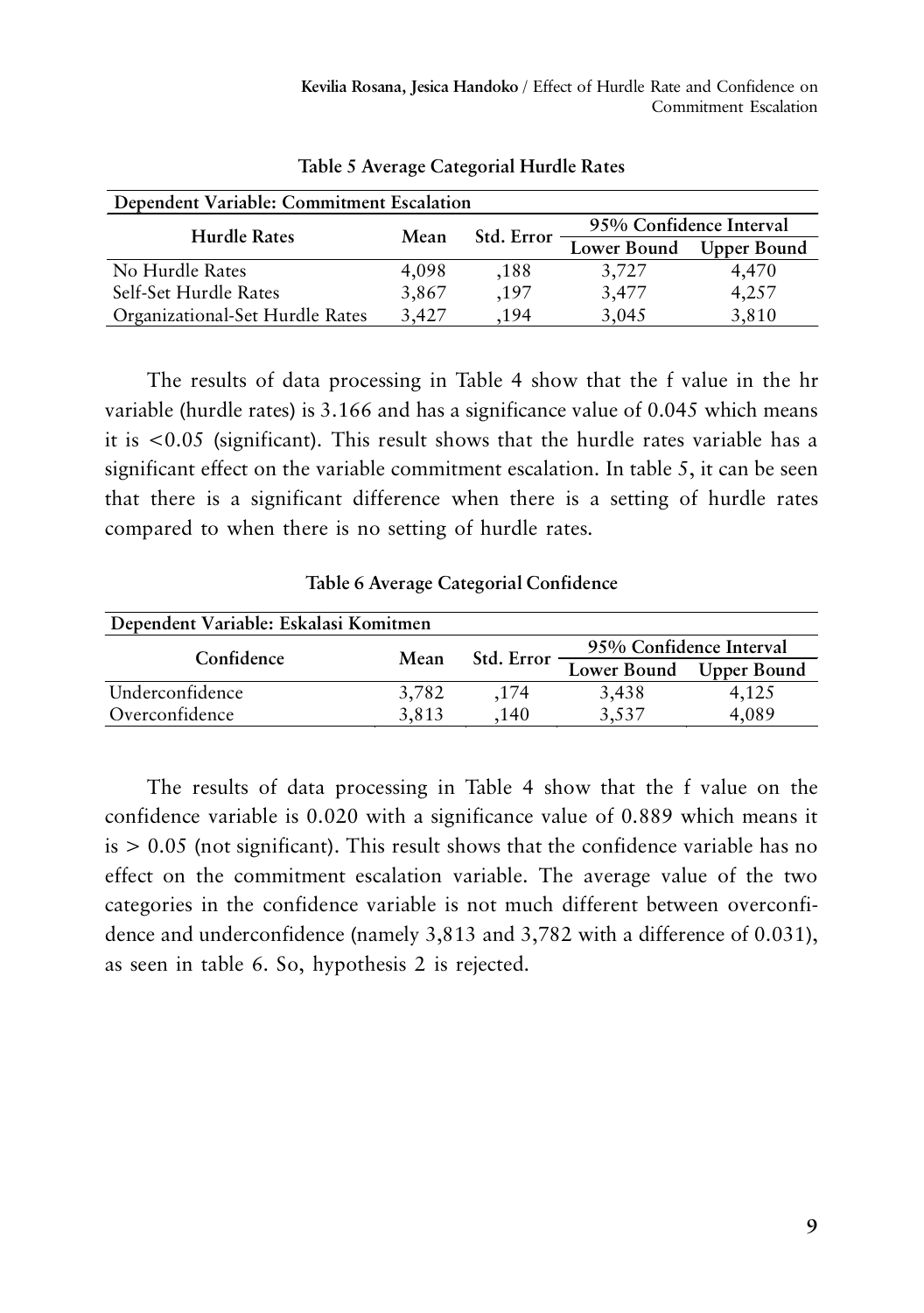| Dependent Variable: Commitment Escalation |                 |       |            |                |       |  |  |
|-------------------------------------------|-----------------|-------|------------|----------------|-------|--|--|
|                                           |                 |       | Std. Error | 95% Confidence |       |  |  |
| <b>Hurdle Rates</b>                       | Confidence      | Mean  |            | Interval       |       |  |  |
|                                           |                 |       |            | Lower          | Upper |  |  |
|                                           |                 |       |            | Bound          | Bound |  |  |
| No Hurdle Rates                           | Underconfidence | 4,045 | 0,291      | 3,470          | 4,621 |  |  |
|                                           | Overconfidence  | 4,152 | 0,238      | 3,681          | 4,623 |  |  |
| Self-Set Hurdle Rates                     | Underconfidence | 3,900 | 0,306      | 3,296          | 4,504 |  |  |
|                                           | Overconfidence  | 3,833 | 0,250      | 3,340          | 4,327 |  |  |
| Organizational-Set                        | Underconfidence | 3,400 | 0,306      | 2,796          | 4,004 |  |  |
| Hurdle Rates                              | Overconfidence  | 3,455 | 0,238      | 2,984          | 3,925 |  |  |

**Table 7 Categorial Mean Hurdle Rates \* Confidence**

The results of data processing in Table 4 show that the f value in the interaction of hurdle rates and confidence variables is 0.052 has a significance value of 0.949, which is  $> 0.05$  (not significant). Therefore, it can be concluded that there is no interaction effect between hurdle rates and confidence in the escalation of commitment.

### **DISCUSSION**

Discussion results on hypothesis 1 show a significant difference in the conditions where there is a determination of hurdle rates and conditions where there is no determination of hurdle rates. This study indicates that hurdle rates' effectiveness in reducing the escalation of commitment is less than conditions where there are no hurdle rates. This result is different from the research conducted by Ridha (2018) and Cheng et al. (2003) where hurdle rates set by the organization and managers themselves can reduce the escalation of commitment compared to the absence of hurdle rates. This escalation can be due to hurdle rates (barrier level). It is determined for all existing projects even though each project has different circumstances from one another, so that it is impossible to implement it as a whole. This escalation can also be caused when the rate of return is below the hurdle rates and the manager is required to reach the company's target. The manager chooses to continue the project to get profits back in the future. The results of the study are also supported by the selfjustification theory, in which individuals tend to rationalize their behavior by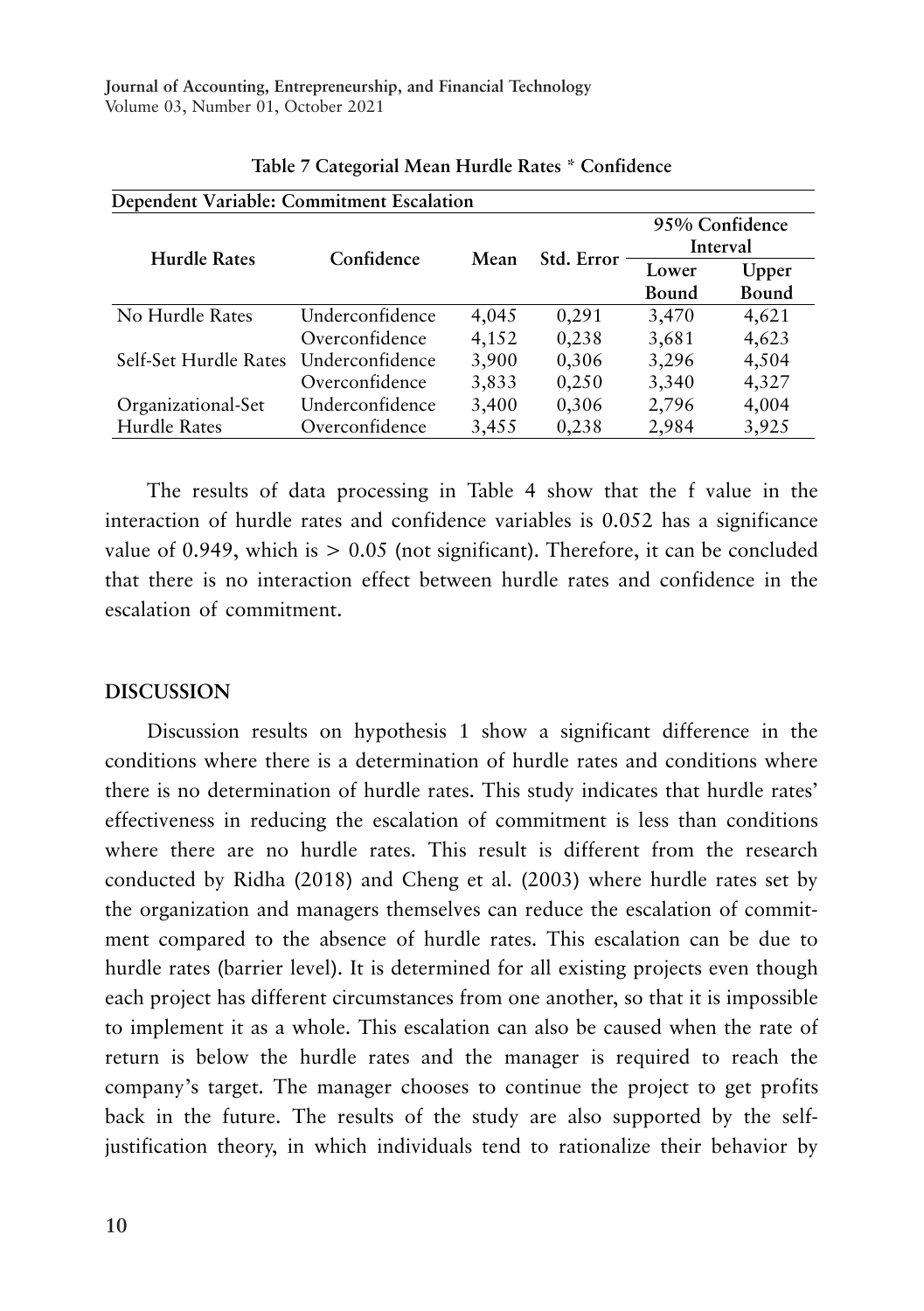trying to convince others that the actions they took for something that failed is the right thing (Staw, 1976).

The second hypothesis shows that overconfident managers will be more likely to escalate commitment than the underconfident one. This study's results are not in line with the research conducted by Edfa & Dwita's (2019), which resulted in overconfidence and underconfidence managers choosing to escalate commitment. Research by Wulandari & Iramani (2014) in Edfa & Dwita (2019) did not find an overconfidence relationship in making investment decisions because confidence is not always one factor influencing a person to make decisions. This research shows that self-confidence is a subjective assessment so that people with overconfidence and underconfidence do not influence commitment escalation in decision making. Both of these have different perceptions. Besides, there were many participants between the two, with overconfident participants being more than underconfident participants.

The results of this study reject the allegation of the third hypothesis because there is no influence from the interaction between hurdle rates and confidence on the escalation of commitment, according to the insignificant test results. This escalation can also be explained from hypothesis 2, which is also insignificant, where confidence does not affect commitment escalation. This phenomenon explained the self-justification theory, in which individuals tend to increase their commitment when faced with a project experiencing setbacks. Based on this theory, this phenomenon explains that someone involved in the initial decision will feel that they have a greater responsibility to increase their commitment to continue investing in improving further. Finally, the initial decision can be justified. Meanwhile, the number of participants was far different between those overconfident and underconfident.

From tables 5 and 6, it can be seen that the overall mean of the participants shows a tendency towards zero. this figure shows the tendency of participants to escalate their commitment. As presumed by Brockner (1992), when investment is deemed to decrease, there is a tendency for individuals to take risks on decisions made in the hope that the next investment will be profitable and is expected to offset the decline in performance that occurred in previous investments. It is suspected that student participants who are under 25 years of age on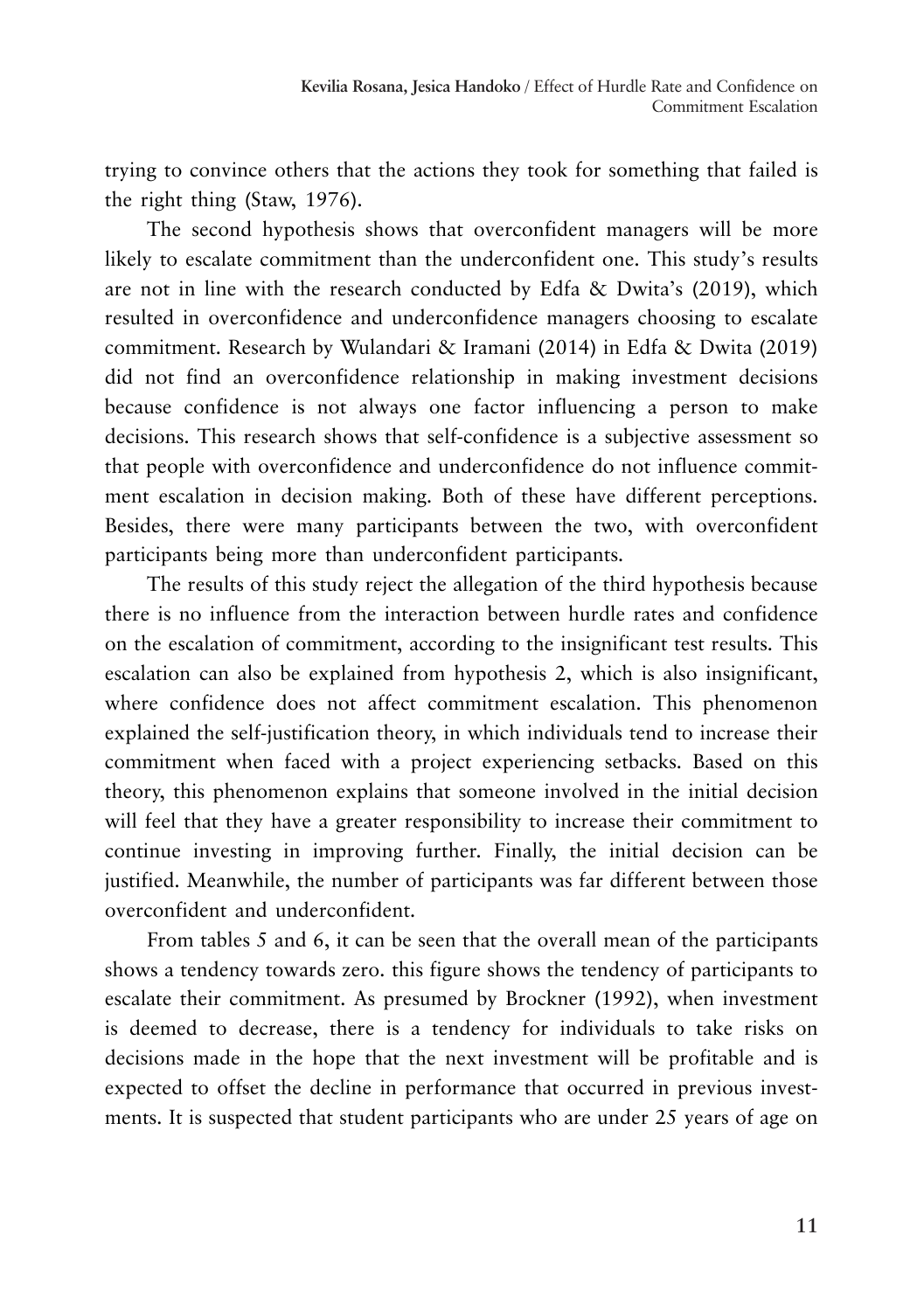average (even though they have sufficient theoretical basis for decision making) prefers to take risky decisions, as was presumed by Brockner (1992).

#### **Conclusion**

The conclusion is hurdle rates can not influence managers' decisions related to commitment escalation where the effectiveness of setting hurdle rates. Both those set by the organization and the manager himself are less able to reduce the escalation of commitment, especially on projects that are less profitable when compared to conditions where there are no hurdle rates. Second, the individual factor, namely confidence, does not show confidence in the escalation of commitment. There are two categories of confidence, namely overconfidence, and underconfidence. The level of confidence possessed by individuals also does not directly affect a person's tendency to escalate commitment.

The two variables interact and demonstrated the result that there is no interaction effect between hurdle rates and confidence on the escalation of commitment. This result can be explained by the self-justification theory in which individuals tend to increase their commitment when faced with a project that is experiencing setbacks. Based on this theory, this phenomenon explains that someone who is involved in the initial decision will feel that he has a greater responsibility so that he will increase his commitment to continue investing in order to improve further. Finally, the initial decision can be justified.

#### **Limitations and Suggestions**

There were several limitations during this research, including the implementation of experiments via Google forms so that they were not supervised and led directly by researchers due to the circumstances of Covid 19 which made it impossible to meet directly with participants. Although the implementation of experiments through Google forms can reduce the demand effect, the absence of direct implementation allows respondents to be in non-uniform conditions. Experimental case problems that are long and complex so that they affect participants' answers.

Suggestions for further research, if we cannot meet participants directly then we can conduct online meetings using Zoom, Google Meet, or other online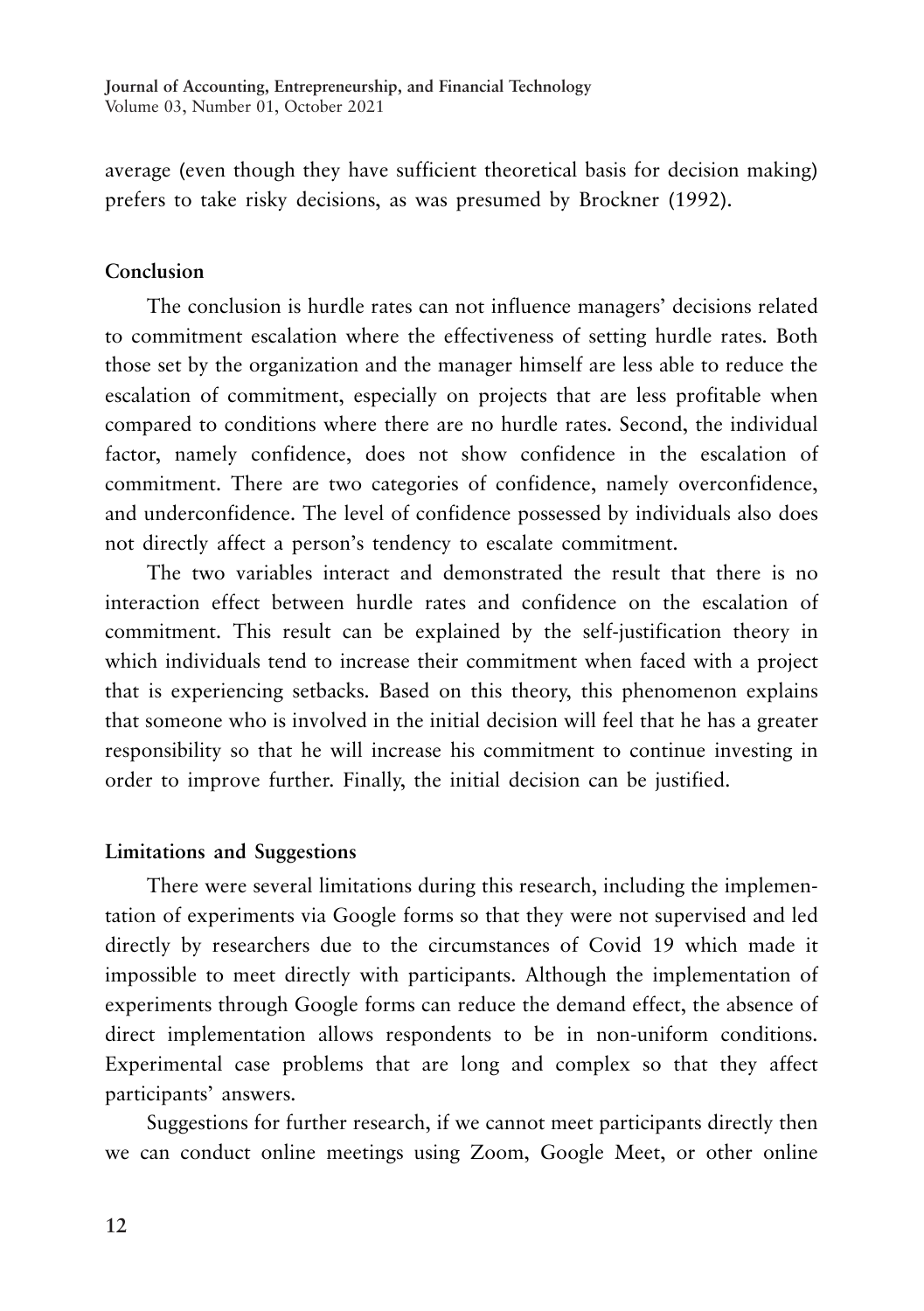platforms. Also, future research should use experimental case questions with language that is easier to understand with a storyline that is also easy to understand. The use of research samples in the form of postgraduate students or those with managerial careers will be able to be used as a better follow-up sample to find out whether they also have a tendency to take risky decisions such as escalating commitment which is examined in this study.

#### **REFERENCES**

Ancok, D. (2012). *Leadership and Innovation*. Jakarta: Erlangga.

- Brockner, J. (1992). The Escalation Commitment to Failing Course of Action: Toward Theoretical Progress. *Academy of Management Review*, *17*(1), 39– 61.
- Cheng, M. M., Schulz, AK-D., Luckett, P. F., & Booth, P. (2003). The Effect of Hurdle Rate on the Level of Escalation of Commitment in Capital Budgeting. *Behavioral Research in Accounting*, *15*, 63–85.
- Edfa, A. R. & Dwita, S. (2019). The Effect of Investment Information and Overconfidence on Commitment Escalation. *Journal of Exploration in Accounting*, *1*(4), 1916–1932.
- Gervais, S., Heaton, J. B., & Odean, T. (2002). The Positive Role of Overconfidence and *Optimism in Investment Policy*. Obtained from https://rodneywhitecenter.wharton.upenn.edu/wpcontent/uploads/2014/04/0215.pdf.
- Ghozali, I. (2016). *Multivariate Analysis Application with The IBM SPSS 23 Program (8th ed.)*. Semarang: Diponegoro University Publishing Agency.
- Michailove, J. (2010). *Overconfidence and Bubbles in Experimental Asset Markets. Munich Personal Repec Archive*, *15*, 63–85.
- Moore, D. A. & Cain, D.M. (2007). Overconfidence and Underconfidence: When and Why People Underestimate (and Overestimate) the Competition. *Organizational Behavior and Human Decision Processes*, *103*(2), 197– 213.
- Mulia, T. W., Lasdi, L., & Widjanarko, T. A. (2015). The Influence of Hurdle Rates and Framing to Escalation of Commitments in Capital Budgeting. Obtained from http://lib.ibs.ac.id/materi/Prosiding/SNA%20XVIII/papers/ 012.pdf.